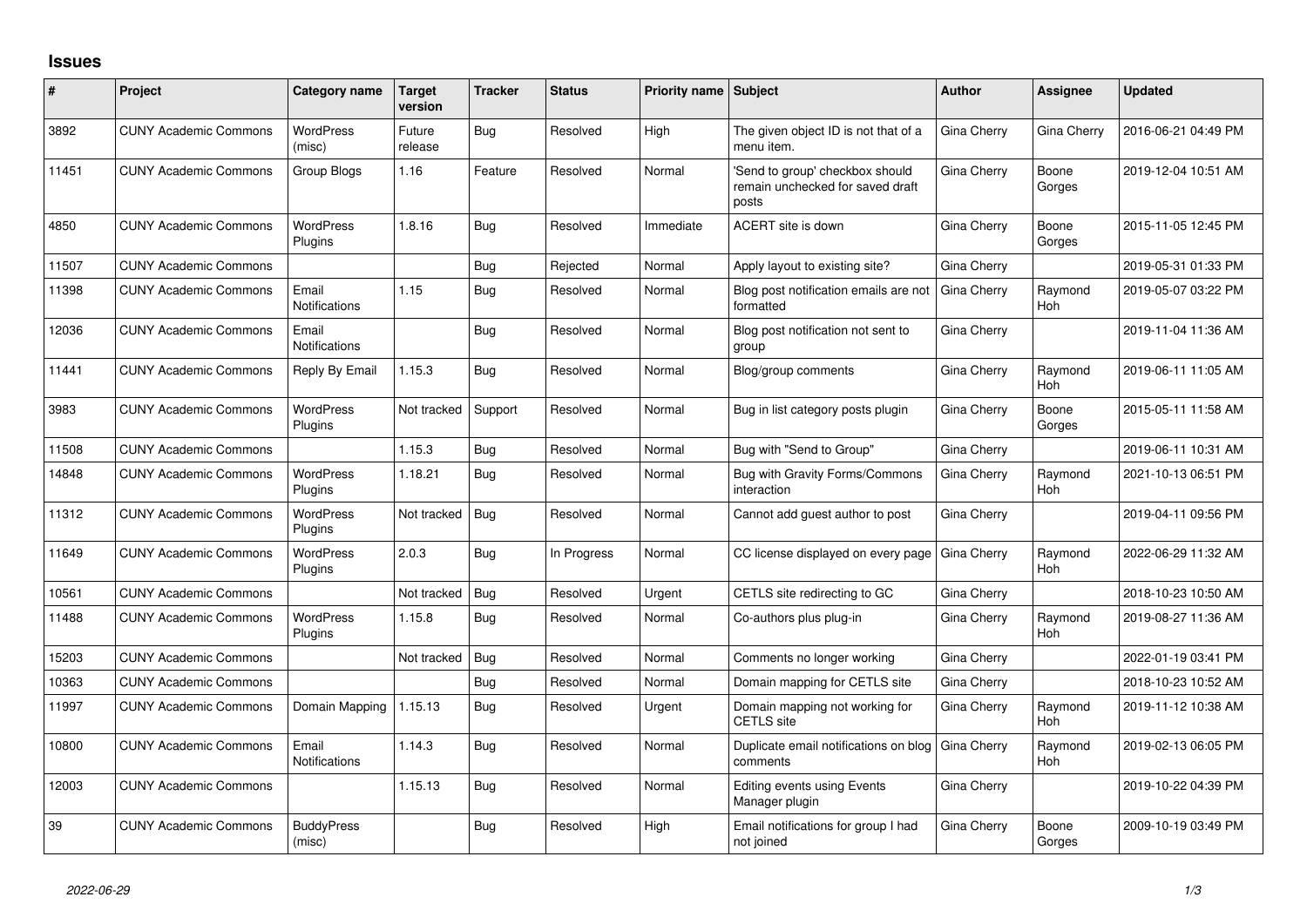| #     | Project                      | <b>Category name</b>          | <b>Target</b><br>version | <b>Tracker</b> | <b>Status</b>        | Priority name Subject |                                                                | Author      | Assignee        | <b>Updated</b>      |
|-------|------------------------------|-------------------------------|--------------------------|----------------|----------------------|-----------------------|----------------------------------------------------------------|-------------|-----------------|---------------------|
| 3976  | <b>CUNY Academic Commons</b> | Email<br>Notifications        | 1.7.18                   | Feature        | Resolved             | Normal                | Emails to blog subscribers should<br>be sent in HTML           | Gina Cherry | Boone<br>Gorges | 2015-04-12 02:18 PM |
| 11501 | <b>CUNY Academic Commons</b> |                               | 1.15.3                   | Bug            | Resolved             | Normal                | Error message when editing post                                | Gina Cherry |                 | 2019-05-31 10:57 AM |
| 11513 | <b>CUNY Academic Commons</b> | Email<br><b>Notifications</b> | 1.15.4                   | Bug            | Resolved             | Normal                | Extra group notification                                       | Gina Cherry | Raymond<br>Hoh  | 2019-06-25 04:22 PM |
| 10645 | <b>CUNY Academic Commons</b> |                               | 1.13.13                  | Bug            | Resolved             | Normal                | Facebook link in groups                                        | Gina Cherry |                 | 2018-10-31 04:51 PM |
| 8389  | <b>CUNY Academic Commons</b> | <b>WordPress</b><br>Plugins   | 1.11.6                   | Feature        | Resolved             | Normal                | Gravity Forms + Custom Post Types<br>plug-in                   | Gina Cherry | Boone<br>Gorges | 2017-07-06 08:09 PM |
| 15094 | <b>CUNY Academic Commons</b> | Group Invitations 2.0.0       |                          | Bug            | Resolved             | Normal                | Group admins added to site as<br>authors, not admins           | Gina Cherry | Boone<br>Gorges | 2022-05-26 11:36 AM |
| 9570  | <b>CUNY Academic Commons</b> | <b>WordPress</b><br>Plugins   | 1.12.13                  | Bug            | Resolved             | Normal                | Guest authors in Co-Authors Plus<br>plug-in not working        | Gina Cherry | Boone<br>Gorges | 2018-05-01 06:10 PM |
| 14841 | <b>CUNY Academic Commons</b> | <b>WordPress</b><br>Plugins   | 1.18.20                  | Bug            | Resolved             | Normal                | Issue with Co-Authors Plus in the<br>Customizr theme           | Gina Cherry | Raymond<br>Hoh  | 2021-10-07 08:14 PM |
| 12030 | <b>CUNY Academic Commons</b> |                               | Not tracked              | Bug            | Resolved             | Normal                | Issue with scheduled publishing                                | Gina Cherry |                 | 2020-02-11 04:47 PM |
| 11512 | <b>CUNY Academic Commons</b> |                               |                          | Bug            | Duplicate            | Normal                | Links not opening in new tab                                   | Gina Cherry |                 | 2019-06-04 11:08 AM |
| 7944  | <b>CUNY Academic Commons</b> | <b>WordPress</b><br>Plugins   | 1.10.16                  | Feature        | Resolved             | Normal                | MailChimp plug-in                                              | Gina Cherry |                 | 2017-04-11 12:38 PM |
| 11444 | <b>CUNY Academic Commons</b> |                               | 1.15.1                   | Bug            | Resolved             | Normal                | New site settings not saved                                    | Gina Cherry |                 | 2019-05-14 11:15 AM |
| 3978  | <b>CUNY Academic Commons</b> |                               | Not tracked              | Support        | Abandoned            | Normal                | Newsletter plug-in                                             | Gina Cherry |                 | 2017-11-15 01:53 PM |
| 40    | <b>CUNY Academic Commons</b> | <b>BuddyPress</b><br>(misc)   |                          | Bug            | Resolved             | Normal                | Notification won't go away                                     | Gina Cherry | Boone<br>Gorges | 2009-10-19 03:49 PM |
| 12004 | <b>CUNY Academic Commons</b> |                               | Not tracked              | Support        | Reporter<br>Feedback | Normal                | Notifications for spam blog<br>comments                        | Gina Cherry | Raymond<br>Hoh  | 2019-11-01 12:05 PM |
| 11313 | <b>CUNY Academic Commons</b> | Spam/Spam<br>Prevention       | 1.17.7                   | Bug            | Resolved             | High                  | Overly aggressive spam filters                                 | Gina Cherry | Raymond<br>Hoh  | 2020-11-05 04:30 PM |
| 11511 | <b>CUNY Academic Commons</b> | <b>WordPress</b><br>Plugins   | 1.15.3                   | Feature        | Resolved             | Normal                | Plug-in request                                                | Gina Cherry |                 | 2019-06-11 11:05 AM |
| 3669  | <b>CUNY Academic Commons</b> | WordPress<br>Plugins          | 1.7.4                    | Feature        | Resolved             | Normal                | Plug-in request: Collapse-o-matic                              | Gina Cherry | Boone<br>Gorges | 2014-11-21 11:14 AM |
| 14568 | <b>CUNY Academic Commons</b> | WordPress<br>Plugins          | 1.18.14                  | Feature        | Resolved             | Normal                | Plugin request: Gravity Forms<br>Advanced Post Creation Add-On | Gina Cherry |                 | 2021-07-13 01:18 PM |
| 10075 | <b>CUNY Academic Commons</b> | Domain Mapping                | Not tracked              | Bug            | Resolved             | Urgent                | Problem with domain<br>mapping/redirection for CETLS site      | Gina Cherry |                 | 2018-12-10 03:50 PM |
| 13969 | <b>CUNY Academic Commons</b> | Server                        | Not tracked Bug          |                | Resolved             | Normal                | Problems accessing the Commons                                 | Gina Cherry |                 | 2021-02-11 03:10 PM |
| 11518 | <b>CUNY Academic Commons</b> |                               | Not tracked   Bug        |                | Resolved             | Normal                | Question about group events                                    | Gina Cherry |                 | 2019-06-04 02:14 PM |
| 14842 | <b>CUNY Academic Commons</b> |                               | Not tracked              | Support        | Reporter<br>Feedback | Normal                | Question about widgets and block<br>editor                     | Gina Cherry |                 | 2021-10-06 03:01 PM |